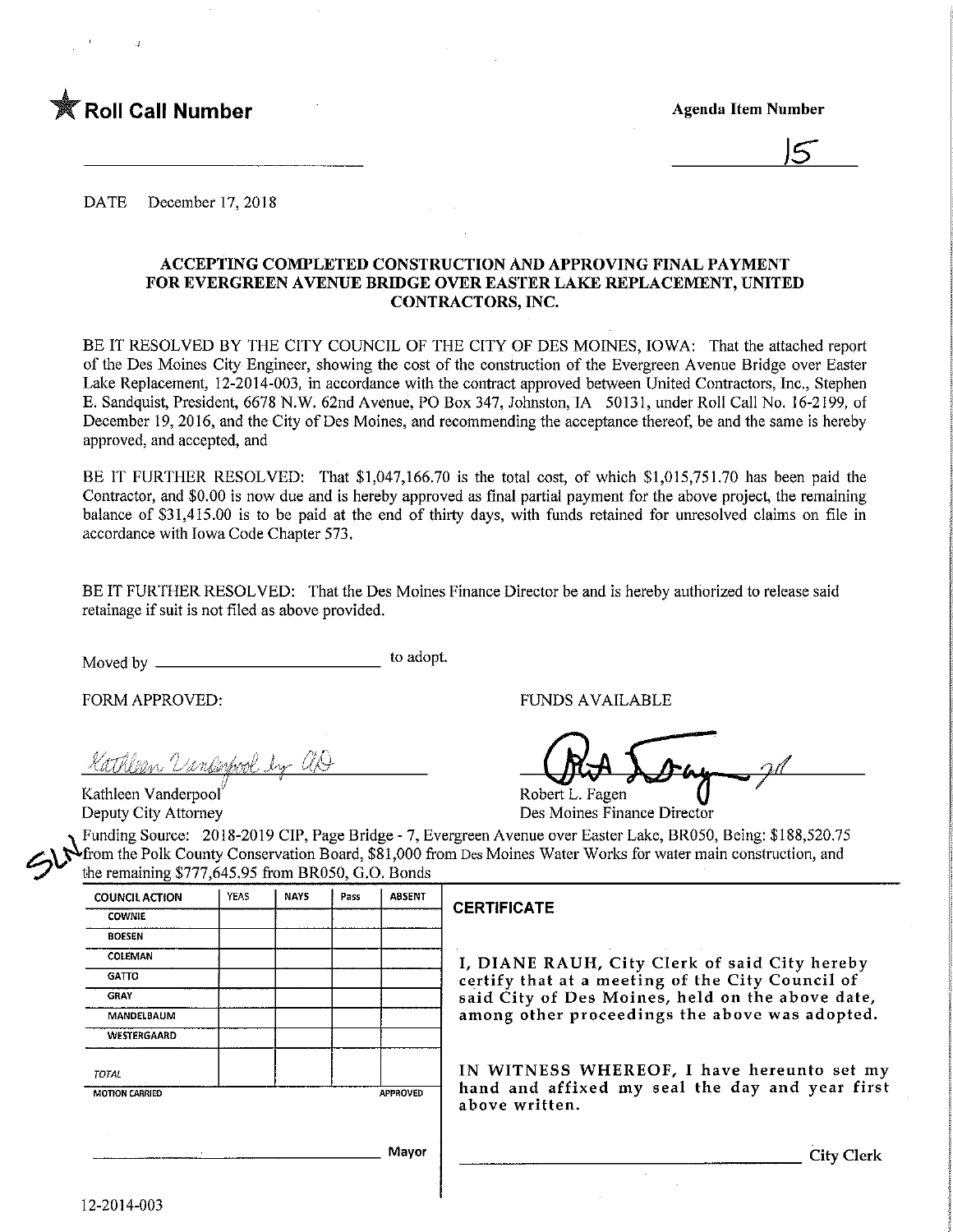

t,

 $\overline{5}$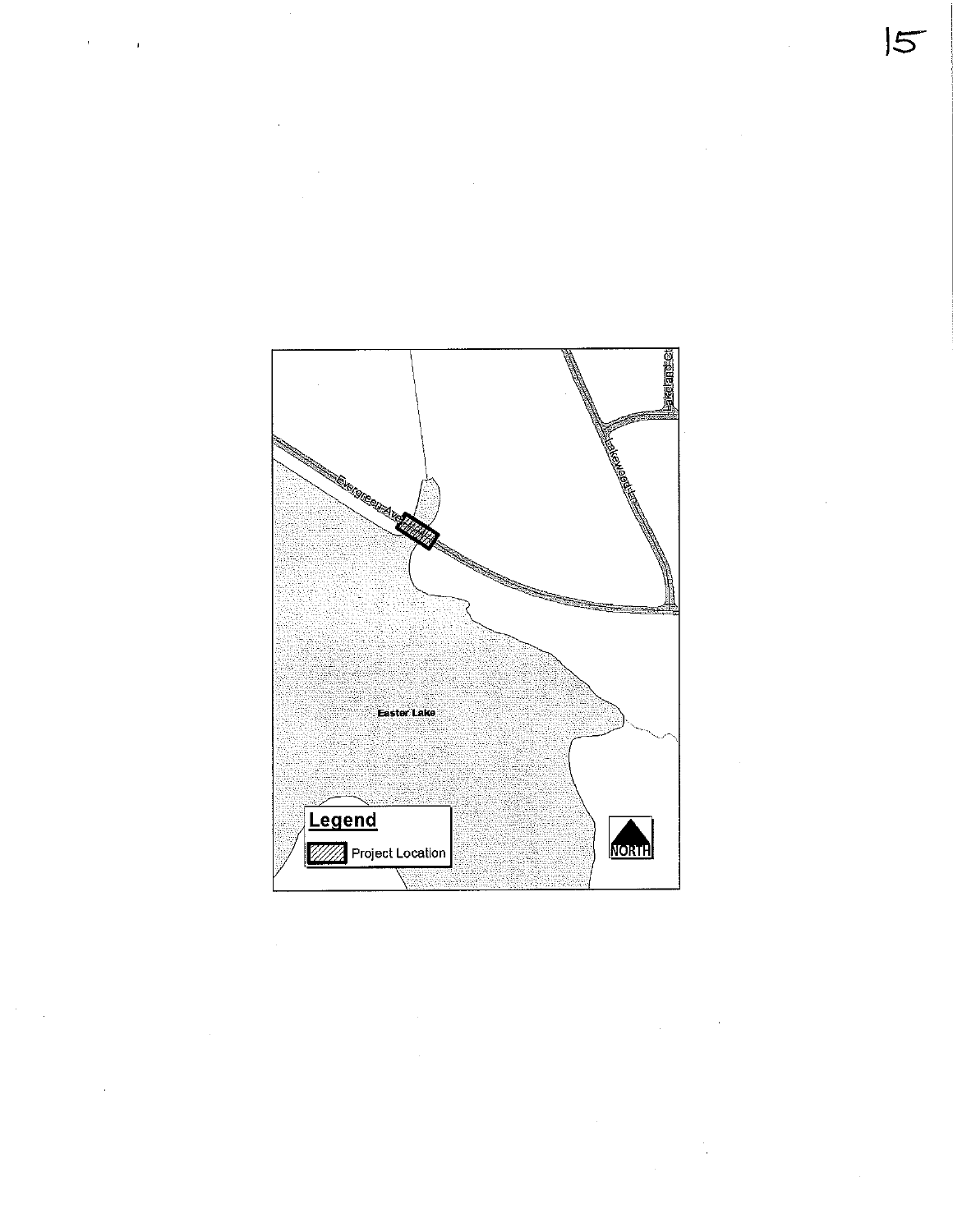$\sigma_{\rm{max}}$  and  $\sigma_{\rm{max}}$ 

 $\bar{1}$ 



 $\bar{\mathbf{r}}$ 

# PROJECT SUMMARY

## Evergreen Avenue Bridge over Easter Lake Replacement

## Activity ID 12-2014-003

On December 19, 2016, under Roll Call No. 16-2199, the Council awarded the contract for the above improvements to United Cont-actors, Inc., in the amount of \$1,034,338.10. Tabulated below is a history of project change orders.

| Change<br>Order No. | <b>Initiated By</b> | Description                                                                                                                            | Amount         |
|---------------------|---------------------|----------------------------------------------------------------------------------------------------------------------------------------|----------------|
| 1                   | Engineering         | 9/7/2017<br>Add modifications to bridge wingwall and the installation of<br>additional railing.                                        | \$18,750.00    |
| 2                   | Engineering         | 7/18/2018<br>Add bridge rail, approach slab paving, and sidewalk paving,<br>and the adjustment of quantities to as-built measurements. | \$12,294.50    |
| 3                   | Engineering         | 10/29/2018<br>Filling voids under approach slab and voids along underside<br>of abutment.                                              | \$14,991.00    |
| 4                   | Engineering         | 11/5/2018<br>Adjustment of quantities to as-built measurements.                                                                        | \$(33,206.90)  |
|                     |                     | <b>Original Contract Amount</b>                                                                                                        | \$1,034,338.10 |
|                     |                     | <b>Total Change Orders</b>                                                                                                             | \$12,828.60    |
|                     |                     | Percent of Change Orders to Original Contract                                                                                          | 1.24%          |
|                     |                     | <b>Total Contract Amount</b>                                                                                                           | \$1,047,166.70 |

÷.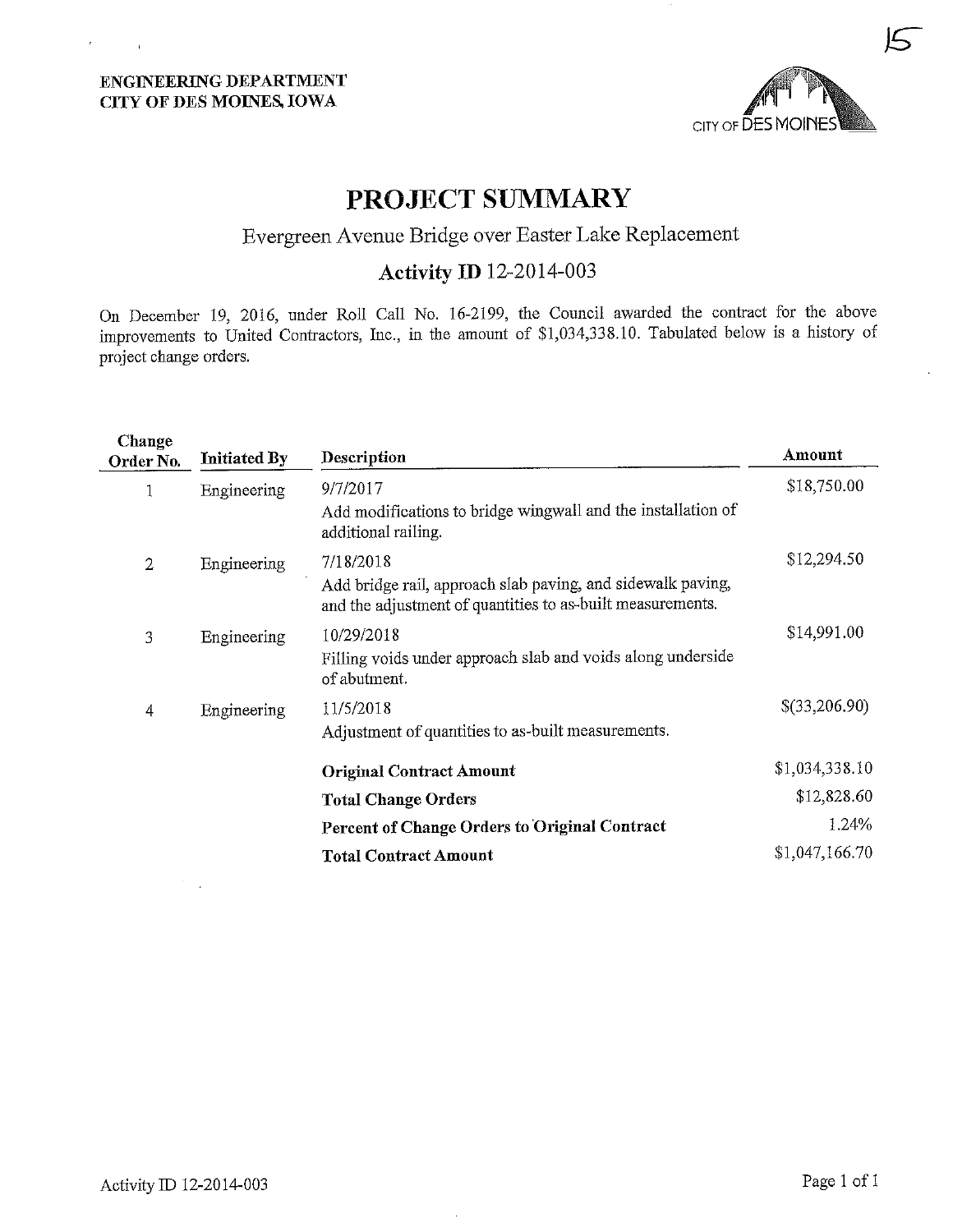December 17,2018



 $\sqrt{5}$ 

#### CERTIFICATION OF COMPLETION

#### AGENDA HEADING:

Accepting completed construction and approving final payment for the Evergreen Avenue Bridge over Easter Lake Replacement, United Contractors, Inc.

#### SYNOPSIS:

Approve the Engineer's Certification of Completion, accept construction of said improvement, and authorize final payment to the contractor.

#### FISCAL IMPACT:

Amount:  $$1,047,166.70$  As-Built Contract Cost

Funding Source: 2018-2019 CIP, Page Bridge - 7, Evergreen Avenue over Easter Lake, BR050, Being: \$188,520.75 from the Polk County Conservation Board, \$81,000 from Des Moines Water Works for water main construction, and the remaining \$777,645.95 from BR050, G.O. Bonds

#### CERTIFICATION OF COMPLETION:

On December 19, 2016, under Roll Call No. 16-2199, the City Council awarded a contract to United Contractors, Inc., Stephen E. Sandquist, President, 6678 N.W. 62nd Avenue, PO Box 347, Johnston, IA 50131 for the construction of the following improvement:

Evergreen Avenue Bridge over Easter Lake Replacement, 12-2014-003

The improvement includes the replacement of the existing bridge including Class 10 excavation for roadway and channel, bridge approach pavement, removals, excavation Class 20, structural concrete, epoxy reinforcing steel, longitudinal grooving, aesthetic barrier rail, steel pedestrian handrails, steel piling, concrete pile encasements, engineering fabric and revetment, traffic control and flaggers, 12 inch water main, pavement markings, erosion control, seeding and fertilizing, and mobilization; all in accordance with the contract documents, including Plan File Nos. 577-092/124, located on Evergreen Avenue between S.E. 30th Court and S.E. 34th Street, Des Moines, Iowa

I hereby certify that the construction of said Evergreen Avenue Bridge over Easter Lake Replacement, Activity ID 12-2014-003, has been completed in substantial compliance with the terms of said contract, and I hereby recommend that the work be accepted. The work commenced on June 27, 2017, and was completed on December 3,2018.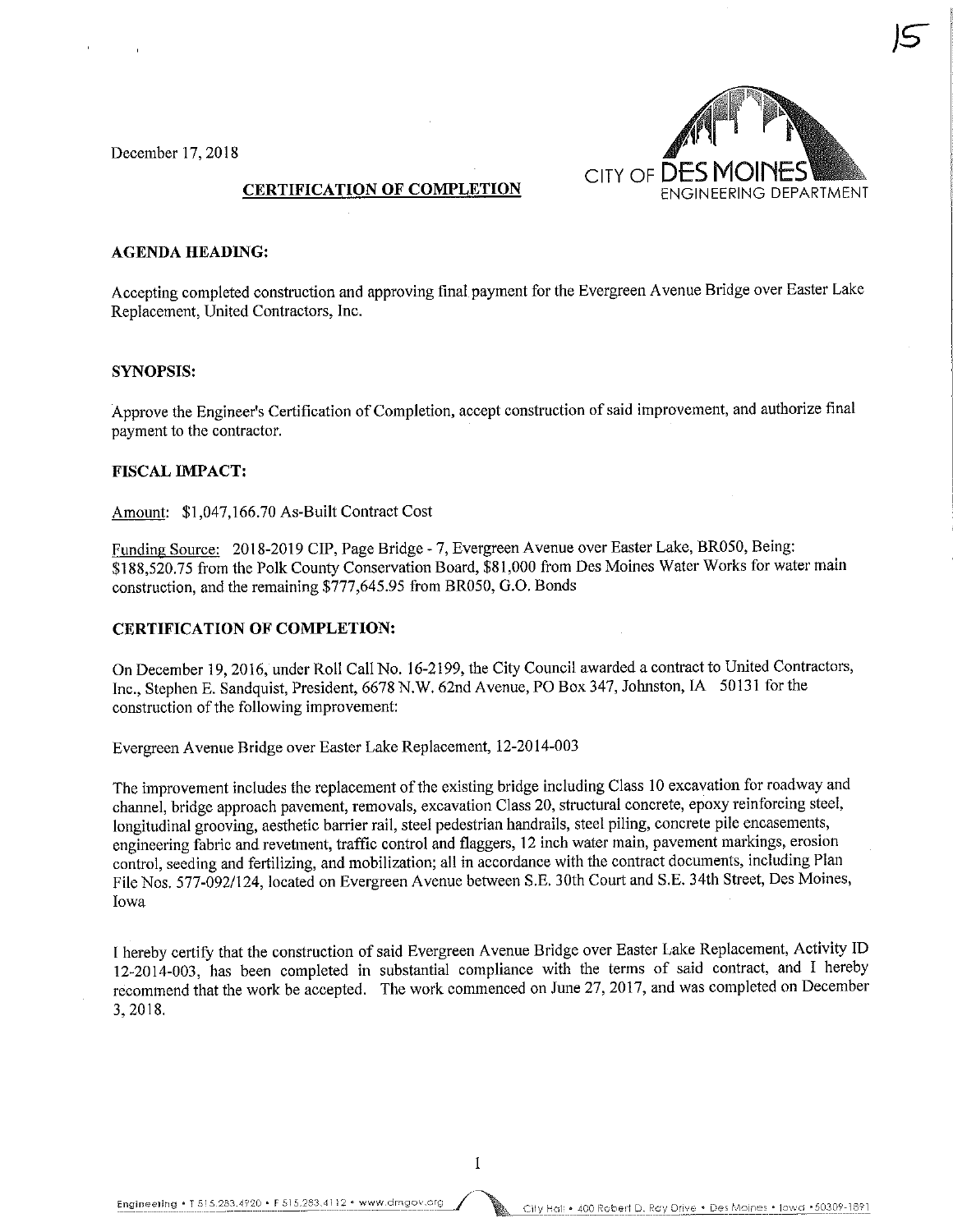I further certify that \$1,047.,166.70 is the total cost of said improvement, of which \$1,015,751.70 has been paid the Contractor and \$0.00 is now due and is hereby approved as final partial payment for the above project, the remaining balance of \$31,415,00 is to be paid at the end of thirty days, with funds retained for unresolved claims on file in accordance with Iowa Code Chapter 573. The amount of completed work is shown on the attached Estimate of Construction Completed.

Stever 2 Nalen 20

Steven L. Naber, P.E. Des Moines City Engineer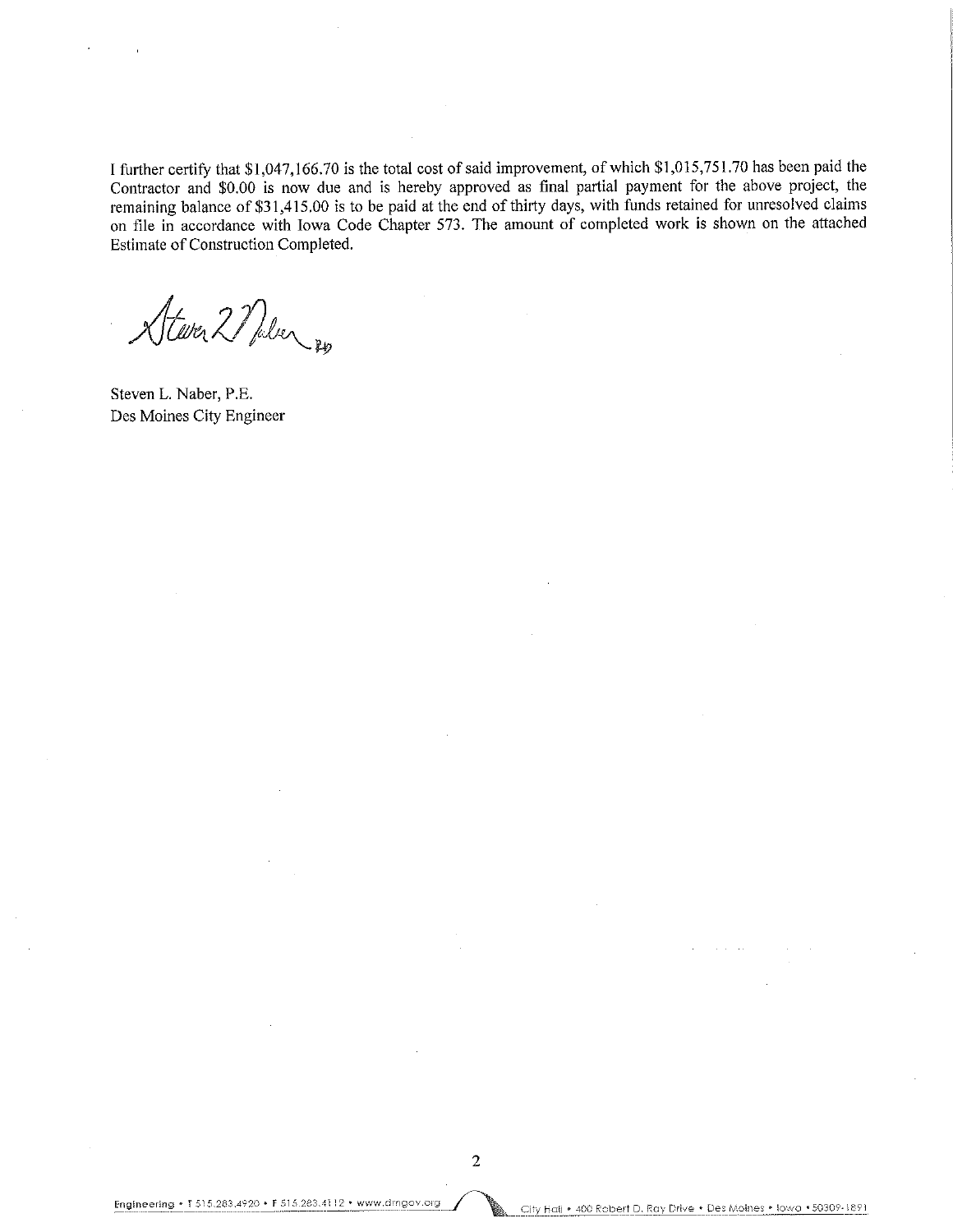#### ENGINEEKING DEPARTMENTCITY OF DES MOINES, IOWA



 $\overline{\mathcal{C}}$ 

### ESTIMATE OF CONSTRUCTION COMPLETEDFOR WORK DONE FROM 10/31/18 to 11/07/18FINAL PAYMENT (PAYMENT NO. 7)

### PROJECT: EVERGREEN AVENUE BRIDGE OVER EASTER LAKE REPLACEMENTCONTRACTOR: UNITED CONTRACTORS, INC.

Activity ID: 12-2014-003Date: 11/07/2018

|                |                                                                 |                      |                  | <b>UNITS</b> |             |             |              |
|----------------|-----------------------------------------------------------------|----------------------|------------------|--------------|-------------|-------------|--------------|
|                |                                                                 |                      |                  |              | CONSTRUCTED |             |              |
| LINE NO.       | DESCRIPTION                                                     | UNIT                 | <b>ESTIMATED</b> | AUTHORIZED   | TO DATE     | UNIT PRICE  | TOTAL AMOUNT |
| 1              | EMBANKMENT-IN-PLACE                                             | CY                   | 318.000          | 318.000      | 318.000     | \$45.00     | \$14,310.00  |
| $\overline{2}$ | EXCAVATION, CLASS 10, ROADWAY AND BORROW                        | <b>CY</b>            | 37.000           | 37.000       | 37.000      | \$115.00    | \$4,255.00   |
| 3              | EXCAVATION, CLASS 10, WASTE                                     | CY                   | 500.000          | 500.000      | 500.000     | \$20.00     | \$10,000.00  |
| 4              | EXCAVATION, CLASS 10, CHANNEL                                   | <b>CY</b>            | 500.000          | 500.000      | 500.000     | \$20.00     | \$10,000.00  |
| 5              | TOPSOIL, FURNISH AND SPREAD                                     | CY                   | 110.000          | 0.000        | 0.000       | \$65.00     | \$0.00       |
| $\epsilon$     | GRANULAR SHOULDERS, TYPE B                                      | TON                  | 11.000           | 25,200       | 25,200      | \$145.00    | \$3,654.00   |
| $\overline{7}$ | SHOULDER CONSTRUCTION, EARTH                                    | <b>STA</b>           | 0.500            | 0.600        | 0.600       | \$6,900.00  | \$4,140.00   |
| $\bf 8$        | MACADAM STONE BASE                                              | <b>TON</b>           | 200.000          | 0.000        | 0.000       | \$55.00     | \$0.00       |
| 9              | BRIDGE APPROACH PAVEMENT, AS PER PLAN                           | SY                   | 335.600          | 335.100      | 335.100     | \$167.00    | \$55,961.70  |
| $10\,$         | SURFACING, DRIVEWAY, CLASS A CRUSHED STONE                      | <b>TON</b>           | 235.000          | 0.000        | 0.000       | \$40.00     | \$0.00       |
| 11             | REMOVAL OF EXISTING BRIDGE                                      | LS                   | 1.000            | 1.000        | 1.000       | \$60,000.00 | \$60,000.00  |
| 12             | EXCAVATION, CLASS 20                                            | <b>CY</b>            | 238.000          | 238.000      | 238.000     | \$50.00     | \$11,900.00  |
| 13             | STRUCTURAL CONCRETE (BRIDGE)                                    | CY                   | 373.700          | 373.700      | 373.700     | \$750.00    | \$280,275.00 |
| 14             | STRUCTURAL CONCRETE COATING                                     | SY                   | 205.000          | 207.000      | 207.000     | \$50.00     | \$10,350.00  |
| 15             | REINFORCING STEEL, EPOXY COATED                                 | LB                   | 91,654.000       | 91,654.000   | 91,654.000  | \$1.10      | \$100,819.40 |
| 16             | CONCRETE BARRIER RAILING, AESTHETIC                             | LF                   | 242.000          | 242.000      | 242,000     | \$120.00    | \$29,040.00  |
| 17             | STRUCTURAL STEEL PEDESTRIAN HAND RAILING .10 IN. HEIGHT         | LF                   | 213.200          | 213.200      | 213.200     | \$75.00     | \$15,990.00  |
| 18             | STRUCTURAL STEEL PEDESTRIAN HAND RAILING , 4'-6 HEIGHT          | $\rm LF$             | 119.700          | 119.700      | 119.700     | \$125.00    | \$14,962.50  |
| 19             | PILES, STEEL, HP 10 X 42 ;14 @ 35' & 24 @ 35'                   | $\rm LF$             | 1,330.000        | 1,330.000    | 1,330.000   | \$45.00     | \$59,850.00  |
| 20             | CONCRETE ENCASEMENT OF STEEL H PILES, HP 10 X 42 (P10L TYPE 3); | LF                   | 408.000          | 408.000      | 408.000     | \$125.00    | \$51,000.00  |
| 21             | BRIDGE WING ARMORING - EROSION STONE                            | SY                   | 90.000           | 69.200       | 69.200      | \$65.00     | \$4,498.00   |
| 22             | ENGINEERING FABRIC                                              | <b>SY</b>            | 800.000          | 931.600      | 931.600     | \$3.00      | \$2,794.80   |
| 23             | REVETMENT, CLASS E                                              | <b>TON</b>           | 575.000          | 383.160      | 383.160     | \$70.00     | \$26,821.20  |
| 24             | REVETMENT, REMOVE AND REPLACE                                   | <b>CY</b>            | 100.000          | 12.100       | 12.100      | \$20.00     | \$242.00     |
| 25             | REMOVAL OF PAVEMENT                                             | SY                   | 288.000          | 288.000      | 288.000     | \$25.00     | \$7,200.00   |
| 26             | SAFETY CLOSURE                                                  | <b>EACH</b>          | 3.000            | 3.000        | 3.000       | \$100.00    | \$300.00     |
| 27             | HANDHOLES AND JUNCTION BOXES                                    | <b>EACH</b>          | 2.000            | 2.000        | 2,000       | \$1,250.00  | \$2,500.00   |
| 28             | OBJECT MARKER, TYPE 3                                           | <b>EACH</b>          | 4.000            | 4.000        | 4.000       | \$200.00    | \$800.00     |
| 29             | PAINTED PAVEMENT MARKING, WATERBORNE OR SOLVENT-BASED           | $\operatorname{STA}$ | 8.440            | 0.000        | 0.000       | \$125.00    | \$0.00       |
| 30             | TRAFFIC CONTROL                                                 | LS                   | 1.000            | 1.000        | 1.000       | \$11,000.00 | \$11,000.00  |
| 31             | REMOVAL OF ASBESTOS                                             | LS                   | 1.000            | 1.000        | 1,000       | \$10,000.00 | \$10,000.00  |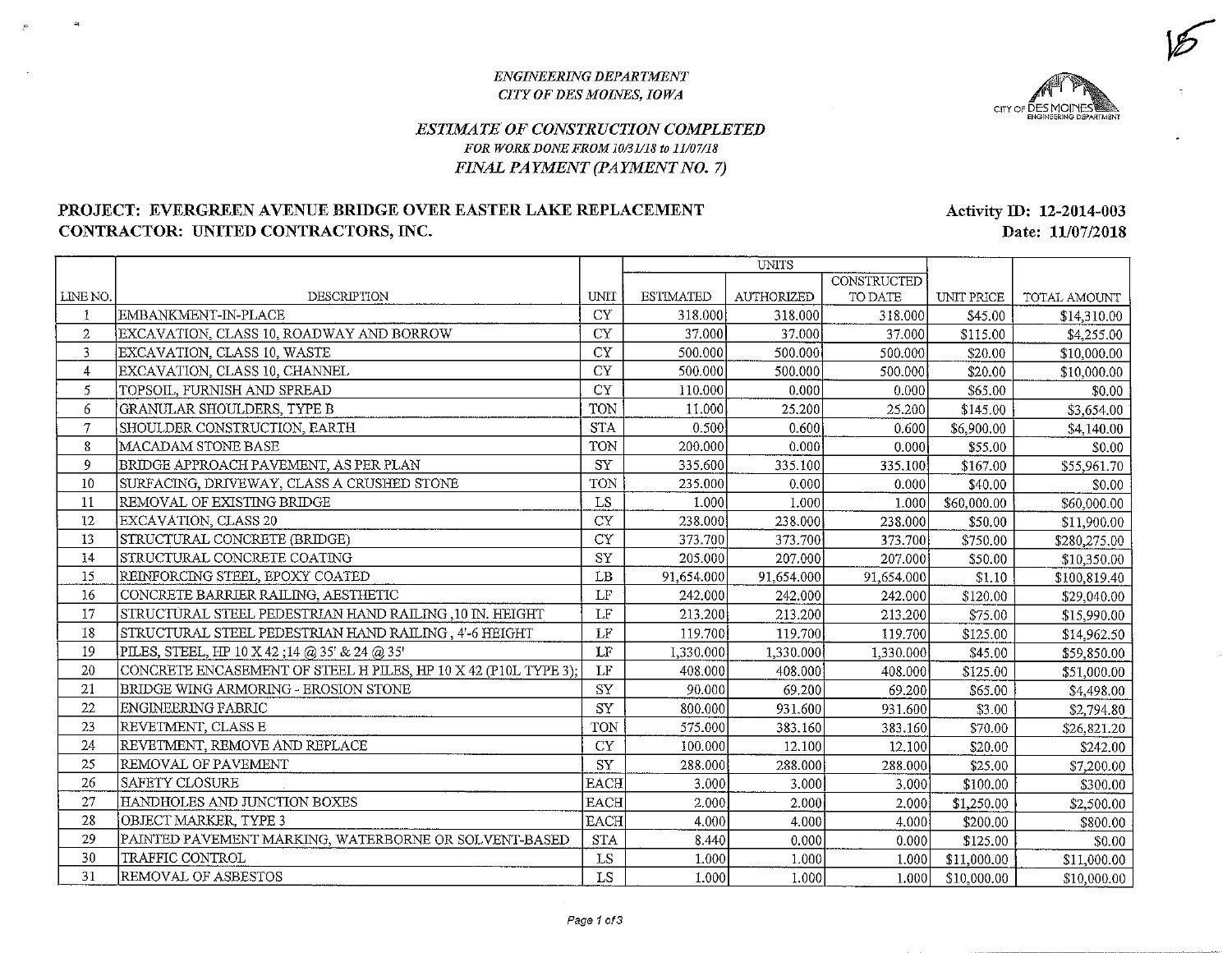| UNIT<br><b>ESTIMATED</b><br>AUTHORIZED<br>TO DATE<br>UNIT PRICE<br><b>DESCRIPTION</b><br>TOTAL AMOUNT<br>LINE NO.<br>DAY<br>6.000<br>0.000<br>0.000<br>FLAGGERS, UNIFORMED POLICE OFFICER<br>\$550.00<br>\$0.00<br>32<br><b>EACH</b><br>1.000<br>\$200.00<br>PROJECT SIGN SMALL, STANDARD<br>1.000<br>1.000<br>\$200.00<br>33<br>LF<br>135.000<br>\$50.00<br>GALVANIZED RIGID STEEL CONDUIT, 2 IN. DIA., WITH PULL STRING<br>127.000<br>127.000<br>\$6,350.00<br>34<br>MGAL<br>65.000<br>0.000<br>0.000<br>\$50.00<br>\$0.00<br>35<br><b>WATERING FOR SEEDING</b><br>LS<br>1.000<br>1.000<br>\$80,000.00<br>MOBILIZATION<br>1.000<br>\$80,000.00<br>36<br>0.200<br>ACRE<br>0.000<br>0.000<br>\$4,500.00<br>37<br>MULCHING, BONDED FIBER MATRIX<br>\$0.00<br>ACRE<br>0.200<br>0.000<br>0.000<br>\$4,500.00<br>SEEDING AND FERTILIZING (URBAN)<br>\$0.00<br>38<br>LF<br>690.000<br>0.000<br>0.000<br>\$1.50<br>39<br><b>SILT FENCE</b><br>\$0.00<br>LF<br>690,000<br>0.000<br>0.000<br>\$0.50<br>40<br>MAINTENANCE OF SILT FENCE OR SILT FENCE FOR DITCH CHECK<br>\$0.00<br>$\operatorname{LF}$<br>400.000<br>0.000<br>0.000<br>\$18.00<br>\$0.00<br>41<br>FLOATING SILT CURTAIN (HANGING) |    |                                      |          | UNITS   |       |                    |        |            |
|------------------------------------------------------------------------------------------------------------------------------------------------------------------------------------------------------------------------------------------------------------------------------------------------------------------------------------------------------------------------------------------------------------------------------------------------------------------------------------------------------------------------------------------------------------------------------------------------------------------------------------------------------------------------------------------------------------------------------------------------------------------------------------------------------------------------------------------------------------------------------------------------------------------------------------------------------------------------------------------------------------------------------------------------------------------------------------------------------------------------------------------------------------------------------------------|----|--------------------------------------|----------|---------|-------|--------------------|--------|------------|
|                                                                                                                                                                                                                                                                                                                                                                                                                                                                                                                                                                                                                                                                                                                                                                                                                                                                                                                                                                                                                                                                                                                                                                                          |    |                                      |          |         |       | <b>CONSTRUCTED</b> |        |            |
|                                                                                                                                                                                                                                                                                                                                                                                                                                                                                                                                                                                                                                                                                                                                                                                                                                                                                                                                                                                                                                                                                                                                                                                          |    |                                      |          |         |       |                    |        |            |
|                                                                                                                                                                                                                                                                                                                                                                                                                                                                                                                                                                                                                                                                                                                                                                                                                                                                                                                                                                                                                                                                                                                                                                                          |    |                                      |          |         |       |                    |        |            |
|                                                                                                                                                                                                                                                                                                                                                                                                                                                                                                                                                                                                                                                                                                                                                                                                                                                                                                                                                                                                                                                                                                                                                                                          |    |                                      |          |         |       |                    |        |            |
|                                                                                                                                                                                                                                                                                                                                                                                                                                                                                                                                                                                                                                                                                                                                                                                                                                                                                                                                                                                                                                                                                                                                                                                          |    |                                      |          |         |       |                    |        |            |
|                                                                                                                                                                                                                                                                                                                                                                                                                                                                                                                                                                                                                                                                                                                                                                                                                                                                                                                                                                                                                                                                                                                                                                                          |    |                                      |          |         |       |                    |        |            |
|                                                                                                                                                                                                                                                                                                                                                                                                                                                                                                                                                                                                                                                                                                                                                                                                                                                                                                                                                                                                                                                                                                                                                                                          |    |                                      |          |         |       |                    |        |            |
|                                                                                                                                                                                                                                                                                                                                                                                                                                                                                                                                                                                                                                                                                                                                                                                                                                                                                                                                                                                                                                                                                                                                                                                          |    |                                      |          |         |       |                    |        |            |
|                                                                                                                                                                                                                                                                                                                                                                                                                                                                                                                                                                                                                                                                                                                                                                                                                                                                                                                                                                                                                                                                                                                                                                                          |    |                                      |          |         |       |                    |        |            |
|                                                                                                                                                                                                                                                                                                                                                                                                                                                                                                                                                                                                                                                                                                                                                                                                                                                                                                                                                                                                                                                                                                                                                                                          |    |                                      |          |         |       |                    |        |            |
|                                                                                                                                                                                                                                                                                                                                                                                                                                                                                                                                                                                                                                                                                                                                                                                                                                                                                                                                                                                                                                                                                                                                                                                          |    |                                      |          |         |       |                    |        |            |
|                                                                                                                                                                                                                                                                                                                                                                                                                                                                                                                                                                                                                                                                                                                                                                                                                                                                                                                                                                                                                                                                                                                                                                                          |    |                                      |          |         |       |                    |        |            |
|                                                                                                                                                                                                                                                                                                                                                                                                                                                                                                                                                                                                                                                                                                                                                                                                                                                                                                                                                                                                                                                                                                                                                                                          | 42 | MAINTENANCE OF FLOATING SILT CURTAIN | $\rm LF$ | 400.000 | 0.000 | 0.000              | \$5.00 | \$0.00     |
| LF<br>PERIMETER AND SLOPE SEDIMENT CONTROL DEVICE, 12 IN. DIA.<br>430.000<br>260.000<br>260.000<br>\$2.70<br>\$702.00<br>43                                                                                                                                                                                                                                                                                                                                                                                                                                                                                                                                                                                                                                                                                                                                                                                                                                                                                                                                                                                                                                                              |    |                                      |          |         |       |                    |        |            |
| <b>EACH</b><br>4.000<br>1.000<br>1.000<br>\$500.00<br>44<br>MOBILIZATIONS, EROSION CONTROL<br>\$500.00                                                                                                                                                                                                                                                                                                                                                                                                                                                                                                                                                                                                                                                                                                                                                                                                                                                                                                                                                                                                                                                                                   |    |                                      |          |         |       |                    |        |            |
| <b>EACH</b><br>MOBILIZATIONS, EMERGENCY EROSION CONTROL<br>1.000<br>0.000<br>0.000<br>\$1,000.00<br>45<br>\$0.00                                                                                                                                                                                                                                                                                                                                                                                                                                                                                                                                                                                                                                                                                                                                                                                                                                                                                                                                                                                                                                                                         |    |                                      |          |         |       |                    |        |            |
| LF<br>WATER MAIN, TRENCHED, POLYVINYL CHLORIDE PIPE (PVC), 12 IN.<br>10.000<br>0.000<br>0.000<br>\$300.00<br>\$0.00<br>46                                                                                                                                                                                                                                                                                                                                                                                                                                                                                                                                                                                                                                                                                                                                                                                                                                                                                                                                                                                                                                                                |    |                                      |          |         |       |                    |        |            |
| LF<br>323.000<br>332.000<br>47<br>WATER MAIN, TRENCHLESS, POLYVINYL CHLORIDE PIPE (PVC), 12 IN.<br>332.000<br>\$200.00<br>\$66,400.00                                                                                                                                                                                                                                                                                                                                                                                                                                                                                                                                                                                                                                                                                                                                                                                                                                                                                                                                                                                                                                                    |    |                                      |          |         |       |                    |        |            |
| LB<br>315.000<br>400.000<br>\$30.00<br>48<br>FITTINGS BY WEIGHT, DUCTILE IRON<br>400.000<br>\$12,000.00                                                                                                                                                                                                                                                                                                                                                                                                                                                                                                                                                                                                                                                                                                                                                                                                                                                                                                                                                                                                                                                                                  |    |                                      |          |         |       |                    |        |            |
| <b>EACH</b><br>1.000<br>1.000<br>PREPARE EXCAVATION FOR TAPPING SLEEVE<br>1.000<br>\$2,600.00<br>\$2,600.00<br>49                                                                                                                                                                                                                                                                                                                                                                                                                                                                                                                                                                                                                                                                                                                                                                                                                                                                                                                                                                                                                                                                        |    |                                      |          |         |       |                    |        |            |
| LS<br>0.000<br>1.000<br>\$2,500.00<br>REPAIR OF BRIDGE WING AND RAILING - EASTON<br>1.000<br>\$2,500.00<br>1.01                                                                                                                                                                                                                                                                                                                                                                                                                                                                                                                                                                                                                                                                                                                                                                                                                                                                                                                                                                                                                                                                          |    |                                      |          |         |       |                    |        |            |
| LF<br>0.000<br>176.000<br>EXPANSION JOINT SAWING - HUBBELL<br>176.000<br>\$14.50<br>1.02<br>\$2,552.00                                                                                                                                                                                                                                                                                                                                                                                                                                                                                                                                                                                                                                                                                                                                                                                                                                                                                                                                                                                                                                                                                   |    |                                      |          |         |       |                    |        |            |
| LS<br>0.000<br>2.000<br> CLEANING/SEALING EXPANSION JOINTS - HUBBELL<br>2.000<br>\$2,500.00<br>1.03<br>\$5,000.00                                                                                                                                                                                                                                                                                                                                                                                                                                                                                                                                                                                                                                                                                                                                                                                                                                                                                                                                                                                                                                                                        |    |                                      |          |         |       |                    |        |            |
| <b>EACH</b><br>0.000<br>2.000<br>CORE SLAB - HUBBELL<br>2.000<br>\$100.00<br>\$200.00<br>1.04                                                                                                                                                                                                                                                                                                                                                                                                                                                                                                                                                                                                                                                                                                                                                                                                                                                                                                                                                                                                                                                                                            |    |                                      |          |         |       |                    |        |            |
| LS<br>0.000<br>1.000<br>REPAIR BRIDGE WING - HUBBELL<br>1.000<br>\$12,000.00<br>\$12,000.00<br>1.05                                                                                                                                                                                                                                                                                                                                                                                                                                                                                                                                                                                                                                                                                                                                                                                                                                                                                                                                                                                                                                                                                      |    |                                      |          |         |       |                    |        |            |
| ${\rm SY}$<br>0.000<br>90.500<br>PAVEMENT REMOVAL - HUBBELL<br>90.500<br>\$30.00<br>\$2,715.00<br>2.01                                                                                                                                                                                                                                                                                                                                                                                                                                                                                                                                                                                                                                                                                                                                                                                                                                                                                                                                                                                                                                                                                   |    |                                      |          |         |       |                    |        |            |
| ${\rm SY}$<br>0.000<br>SIDEWALK AND TRAIL, 5" PCC - HUBBELL<br>52.420<br>52.420<br>\$180.00<br>\$9,435.60<br>2.02                                                                                                                                                                                                                                                                                                                                                                                                                                                                                                                                                                                                                                                                                                                                                                                                                                                                                                                                                                                                                                                                        |    |                                      |          |         |       |                    |        |            |
| SY<br>0.000<br>APPROACH SLAB - HUBBELL<br>47.300<br>47.300<br>\$400.00<br>2.03<br>\$18,920.00                                                                                                                                                                                                                                                                                                                                                                                                                                                                                                                                                                                                                                                                                                                                                                                                                                                                                                                                                                                                                                                                                            |    |                                      |          |         |       |                    |        |            |
| $\rm LF$<br>0.000<br>37.500<br>134" BARRIER RAIL - HUBBELL<br>37.500<br>\$165.00<br>\$6,187.50<br>2.04                                                                                                                                                                                                                                                                                                                                                                                                                                                                                                                                                                                                                                                                                                                                                                                                                                                                                                                                                                                                                                                                                   |    |                                      |          |         |       |                    |        |            |
| LS<br>0.000<br>REMOVE AND REPLACE TAPERED BARRIER END RAIL - HUBBELL<br>1.000<br>1.000<br>\$1,250.00<br>2.05<br>\$1,250.00                                                                                                                                                                                                                                                                                                                                                                                                                                                                                                                                                                                                                                                                                                                                                                                                                                                                                                                                                                                                                                                               |    |                                      |          |         |       |                    |        |            |
| ${\rm CY}$<br>0.000<br>APPROACH SLAB VOID FILLING - HUBBELL<br>6.300<br>6.300<br>\$475.00<br>3.01                                                                                                                                                                                                                                                                                                                                                                                                                                                                                                                                                                                                                                                                                                                                                                                                                                                                                                                                                                                                                                                                                        |    |                                      |          |         |       |                    |        | \$2,992.50 |
| LB<br>POLY FOAM ABUTMENT FILL - HUBBELL<br>0.000<br>43.500<br>\$11.00<br>3.02<br>43.500                                                                                                                                                                                                                                                                                                                                                                                                                                                                                                                                                                                                                                                                                                                                                                                                                                                                                                                                                                                                                                                                                                  |    |                                      |          |         |       |                    |        | \$478.50   |
| LS<br>0.000<br>MOBILIZATION, ABUTMENT FILLING - HUBBELL<br>1.000<br>\$5,375.00<br>3.03<br>1.000                                                                                                                                                                                                                                                                                                                                                                                                                                                                                                                                                                                                                                                                                                                                                                                                                                                                                                                                                                                                                                                                                          |    |                                      |          |         |       |                    |        | \$5,375.00 |
| ${\rm LS}$<br>3.04<br>MOBILIZATION, VOID FILLING - HUBBELL<br>0.000<br>1.000<br>\$4,000.00<br>1.000                                                                                                                                                                                                                                                                                                                                                                                                                                                                                                                                                                                                                                                                                                                                                                                                                                                                                                                                                                                                                                                                                      |    |                                      |          |         |       |                    |        | \$4,000.00 |
| LS<br>0.000<br>3.05<br>TRAFFIC CONTROL - HUBBELL<br>1.000<br>1.000<br>\$2,145.00                                                                                                                                                                                                                                                                                                                                                                                                                                                                                                                                                                                                                                                                                                                                                                                                                                                                                                                                                                                                                                                                                                         |    |                                      |          |         |       |                    |        | \$2,145.00 |
|                                                                                                                                                                                                                                                                                                                                                                                                                                                                                                                                                                                                                                                                                                                                                                                                                                                                                                                                                                                                                                                                                                                                                                                          |    |                                      |          |         |       |                    |        |            |
|                                                                                                                                                                                                                                                                                                                                                                                                                                                                                                                                                                                                                                                                                                                                                                                                                                                                                                                                                                                                                                                                                                                                                                                          |    |                                      |          |         |       |                    |        |            |
|                                                                                                                                                                                                                                                                                                                                                                                                                                                                                                                                                                                                                                                                                                                                                                                                                                                                                                                                                                                                                                                                                                                                                                                          |    |                                      |          |         |       |                    |        |            |
|                                                                                                                                                                                                                                                                                                                                                                                                                                                                                                                                                                                                                                                                                                                                                                                                                                                                                                                                                                                                                                                                                                                                                                                          |    |                                      |          |         |       |                    |        |            |
|                                                                                                                                                                                                                                                                                                                                                                                                                                                                                                                                                                                                                                                                                                                                                                                                                                                                                                                                                                                                                                                                                                                                                                                          |    |                                      |          |         |       |                    |        |            |
|                                                                                                                                                                                                                                                                                                                                                                                                                                                                                                                                                                                                                                                                                                                                                                                                                                                                                                                                                                                                                                                                                                                                                                                          |    |                                      |          |         |       |                    |        |            |
|                                                                                                                                                                                                                                                                                                                                                                                                                                                                                                                                                                                                                                                                                                                                                                                                                                                                                                                                                                                                                                                                                                                                                                                          |    |                                      |          |         |       |                    |        |            |
|                                                                                                                                                                                                                                                                                                                                                                                                                                                                                                                                                                                                                                                                                                                                                                                                                                                                                                                                                                                                                                                                                                                                                                                          |    |                                      |          |         |       |                    |        |            |

 $\overline{a}$ 

 $\frac{1}{4}$ 

 $\bullet$ 

 $\mathbb{R}^2$ 

 $\sim$   $\mu$ 

 $\sim$